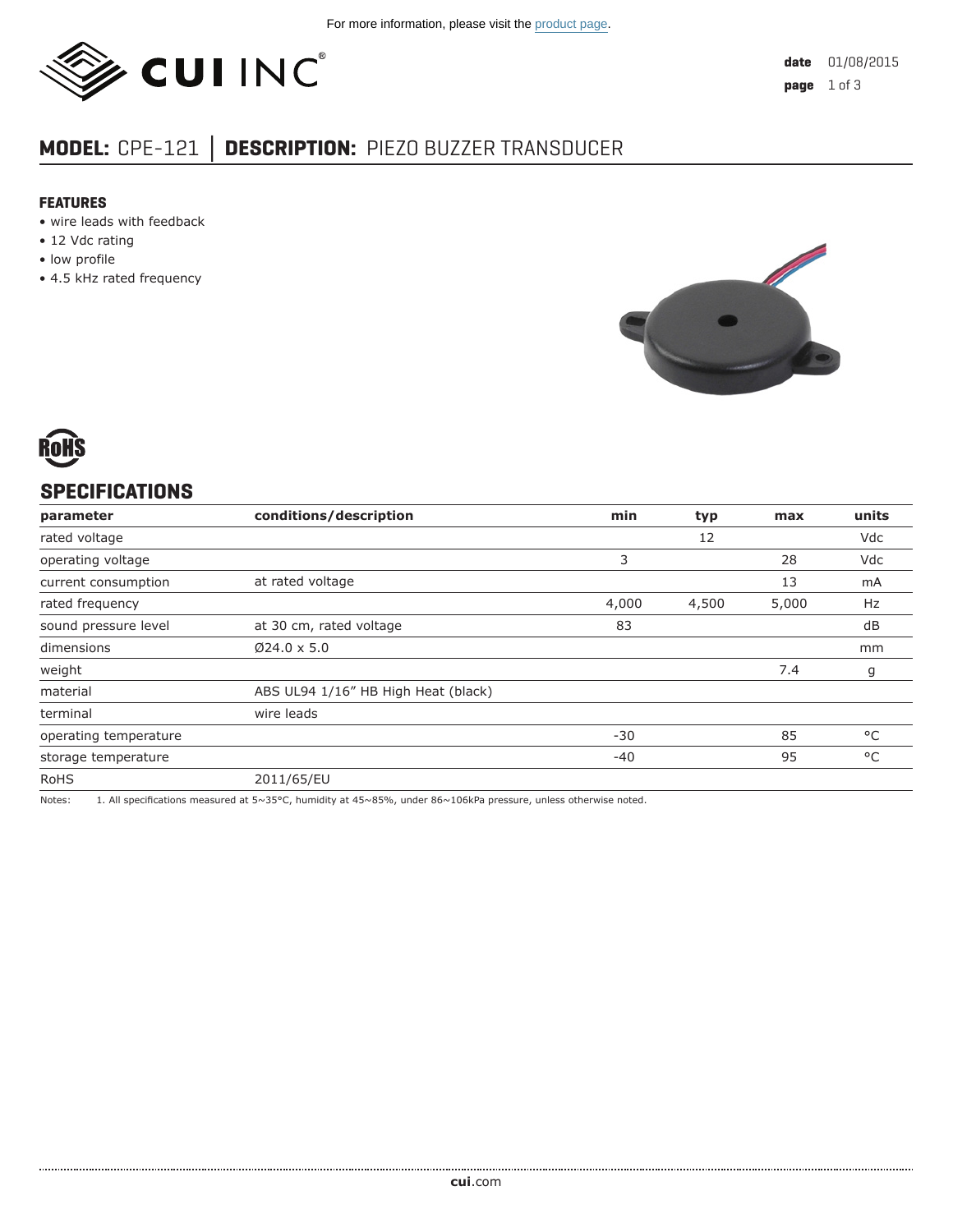#### **MECHANICAL DRAWING**

units: mm tolerance: ±0.5 mm

| <b>WIRE CONNECTIONS</b> |               |  |  |  |
|-------------------------|---------------|--|--|--|
| Color                   | Function      |  |  |  |
| Red                     | +terminal (M) |  |  |  |
| <b>Black</b>            | -terminal (G) |  |  |  |
| Blue                    | feedback (F)  |  |  |  |



## **PERFORMANCE CURVES**



### **DRIVING CIRCUIT**



Notes: 1. The current consumption and the sound pressure level are measured by using the recommended driving circuit shown above.